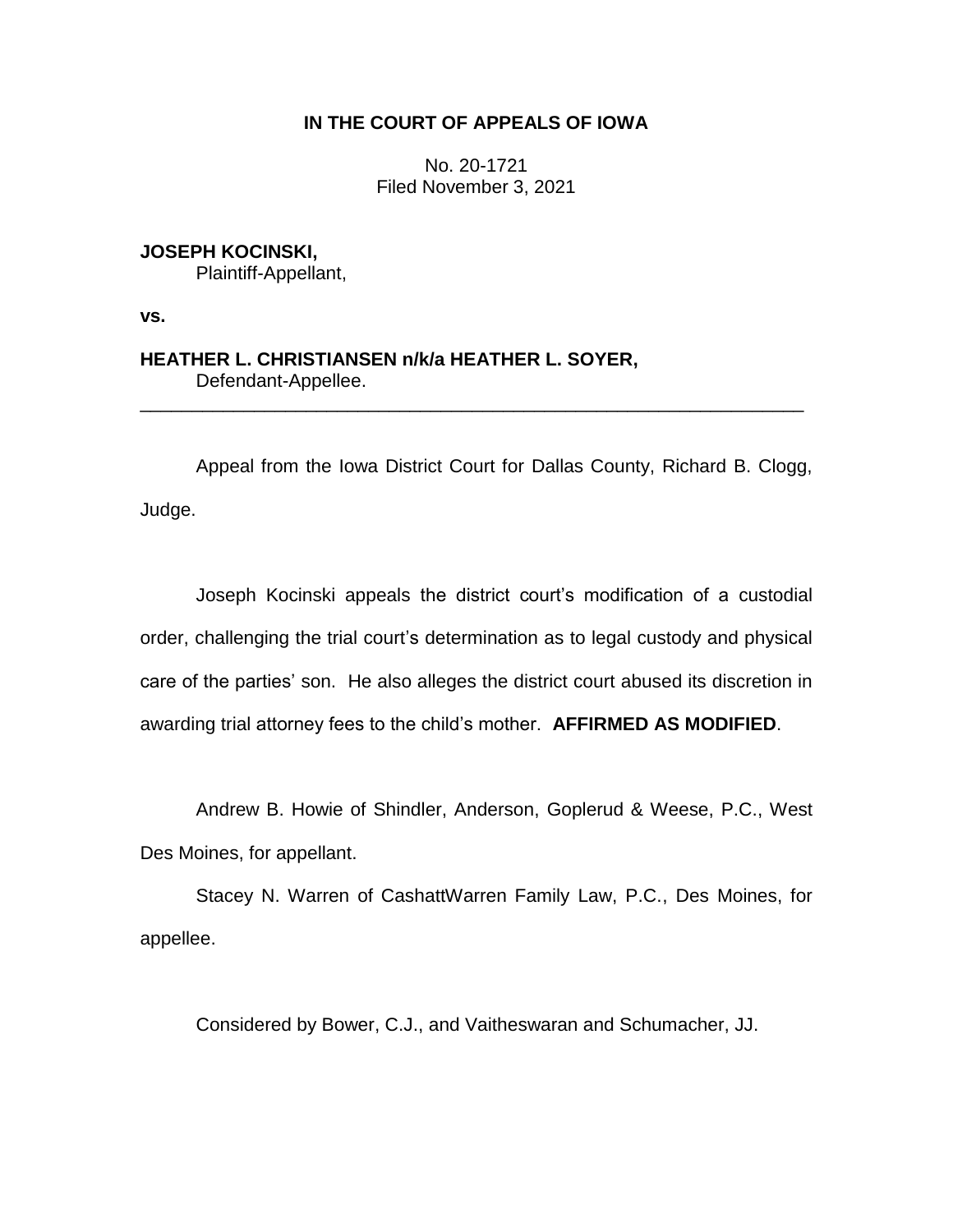## **SCHUMACHER, Judge.**

Joseph (Joe) Kocinski appeals a district court ruling that modified the existing legal custodial and physical care provisions relating to C.B.K., a six-yearold child he shares with Heather Soyer, f/k/a Heather Christiansen. He also appeals the trial court's award of attorney fees to Heather. Both Joe and Heather request appellate attorney fees. On our de novo review, we find the court properly granted Heather physical care of C.B.K. We modify to clarify the award of legal custody by the district court. We determine the court did not abuse its discretion in its award of attorney fees, and we further determine neither party should be awarded appellate attorney fees. Accordingly, we affirm as modified.

#### **I. Facts & Proceeding**

 $\overline{a}$ 

Joe and Heather have one child together, C.B.K., born in 2014. The parents have never been married. Joe and Heather entered into a stipulated custody and support order in September 2016. Under the original order, the parents had joint legal custody and shared physical care of C.B.K. on a 2-2-3 schedule.<sup>1</sup> C.B.K. has emotional and behavioral issues that require medical and educational assistance. C.B.K.'s emotional and behavioral issues have increased since the parties reached the 2016 custodial agreement. He began therapy in 2017. While he continues to participate in therapy, the provider has changed on several occasions.

Heather is a licensed pediatric psychologist. As part of her employment, Heather works with children with behavioral disorders and conducts autism evaluations. She earns approximately \$101,000 per year. Joe works in the field

<sup>&</sup>lt;sup>1</sup> The parties rotated the child every two days and alternate weekends.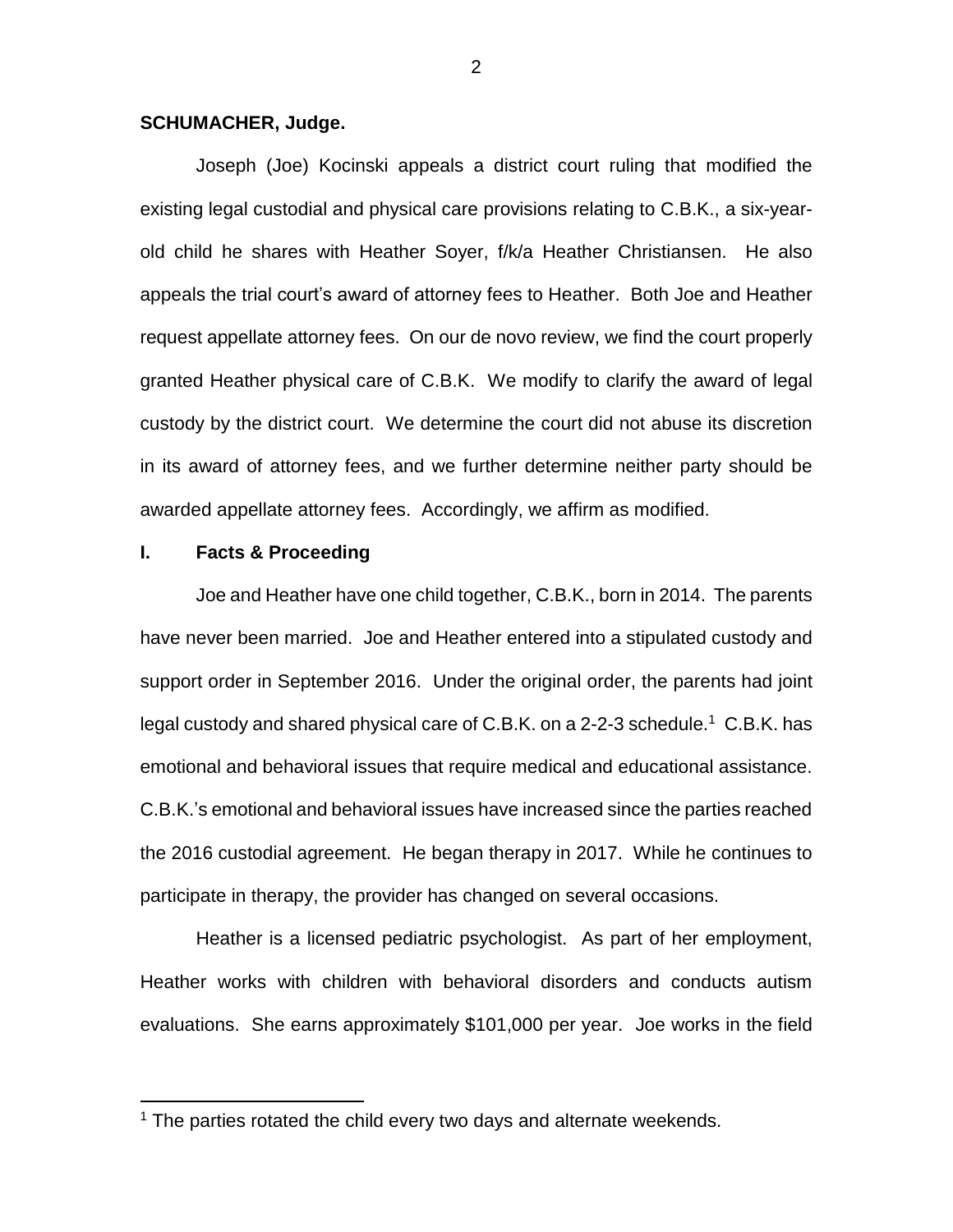of tech support and is a business analyst. He earns approximately \$55,000 per year. Both parties have appropriate housing.

Heather married Adam Soyer in September 2018. Adam has two children from a previous marriage, ages eleven and fifteen. C.B.K. resides with his mother, Adam's two children, and Adam on days that Heather has custody of C.B.K. Joe is not married but has an adult son who does not reside with him. On the days Joe has custody, C.B.K. resides only with his father.

The provisions of the original custodial order started to strain not long after entry of the stipulated order. In December 2018, Joe filed a motion to determine which school district C.B.K. would attend. In March 2019, the district court issued its order naming a specific school district for C.B.K. to attend.<sup>2</sup> In the 2019 decision, the district court noted, "continued disagreements such as this one could lead to [m]odification of the joint custody or shared physical custody order."

C.B.K. began kindergarten in the fall of 2019. He was placed on an Individualized Education Program (IEP) with a special instructor. He exhibited many behavioral problems at school. $3$ 

C.B.K. has seen several educational and medical professionals since he was a toddler. Joe and Heather struggled to come to an agreement on the course of medical care for C.B.K. At the time of trial, the parties were unable to agree to the appropriate treatment for C.B.K. Heather wanted to use a physician in her

<sup>2</sup> Neither party challenged the court's ordering of a specific school district.

 $3$  The aggressive behaviors exhibited in the classroom include kicking, pinching, spitting, and hitting, which resulted in C.B.K. frequently being placed in a separate room from his classmates. A recent violent episode at school occurred on the second day of trial. He displays aggression toward classmates and teachers.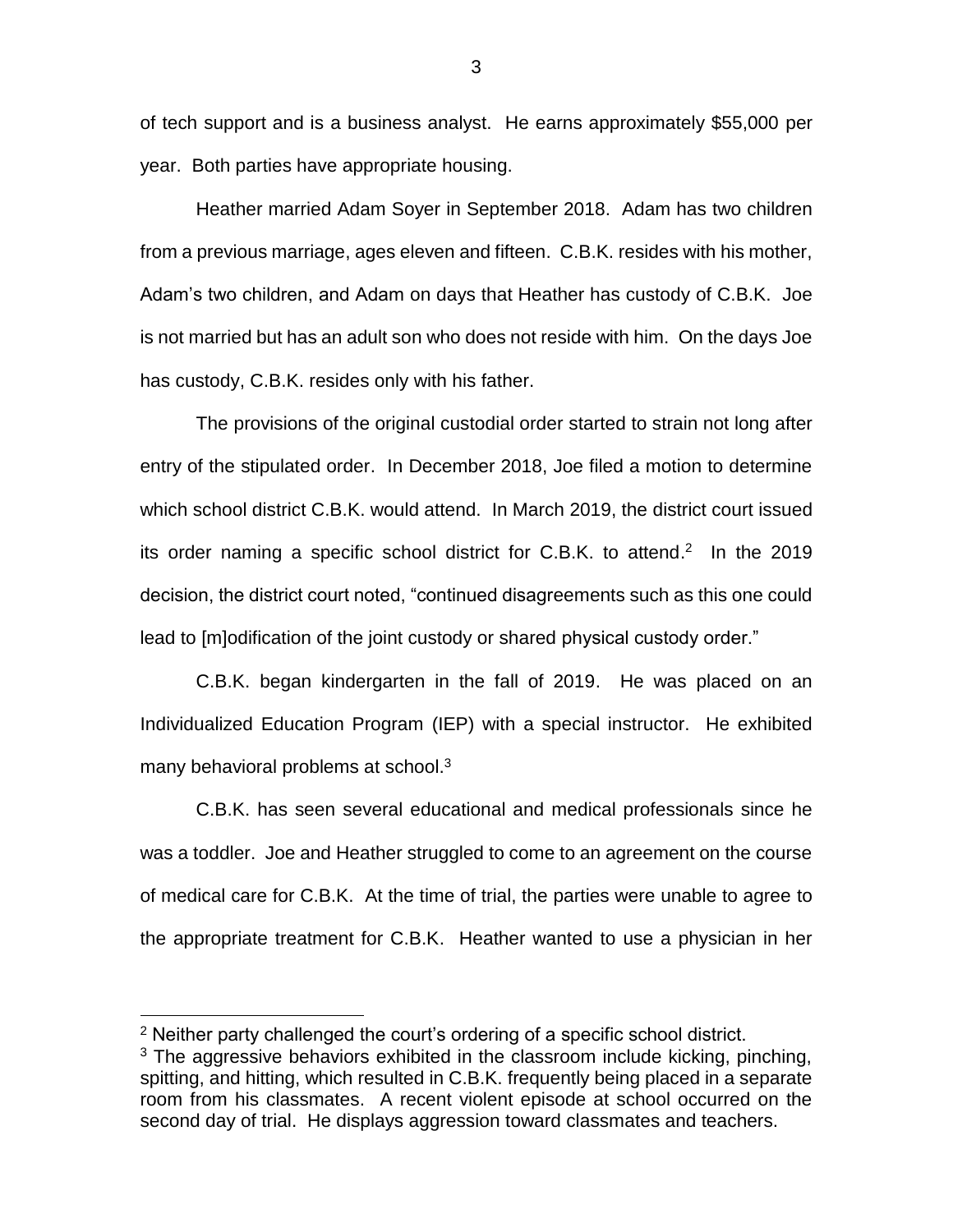office who recommended medication. Due to concerns over the medication, Joe wanted to use a different physician, although this physician also recommended medication. Each party effectively vetoed the other's choice of physician. C.B.K. has not received additional assistance, apart from his therapy and his IEP, since December 2019.

Joe filed a modification of the custody order in October 2019, requesting an award of physical care. Heather counterclaimed. She requested physical care and later amended her answer and counterclaim, also requesting an award of sole legal custody.

On May 8, 2020, Joe filed a motion for emergency suspension of Heather's parenting time, claiming Heather had abused C.B.K. An ex parte order suspended Heather's parenting time. This order was set aside on May 11, 2020. Heather moved for sanctions due to the email Joe received from the Iowa Department of Human Services (DHS) shortly after the filing of his motion. The email indicated DHS did not believe abuse had occurred. Joe did not disclose the email to the court. He was sanctioned in June 2020 and required to pay \$6000 of Heather's attorney fees.

The present action, instituted by Joe's petition to modify in October 2019, was tried in September 2020. Following the presentation of evidence, the trial court requested both parties submit proposed orders. The court ultimately ruled in Heather's favor on December 18, 2020, adopting her proposed order nearly verbatim. The court granted Heather's petition to modify legal custody, which required her to inform Joe of major decisions affecting C.B.K. and receive his input. However, Heather was granted final decision-making power concerning C.B.K.'s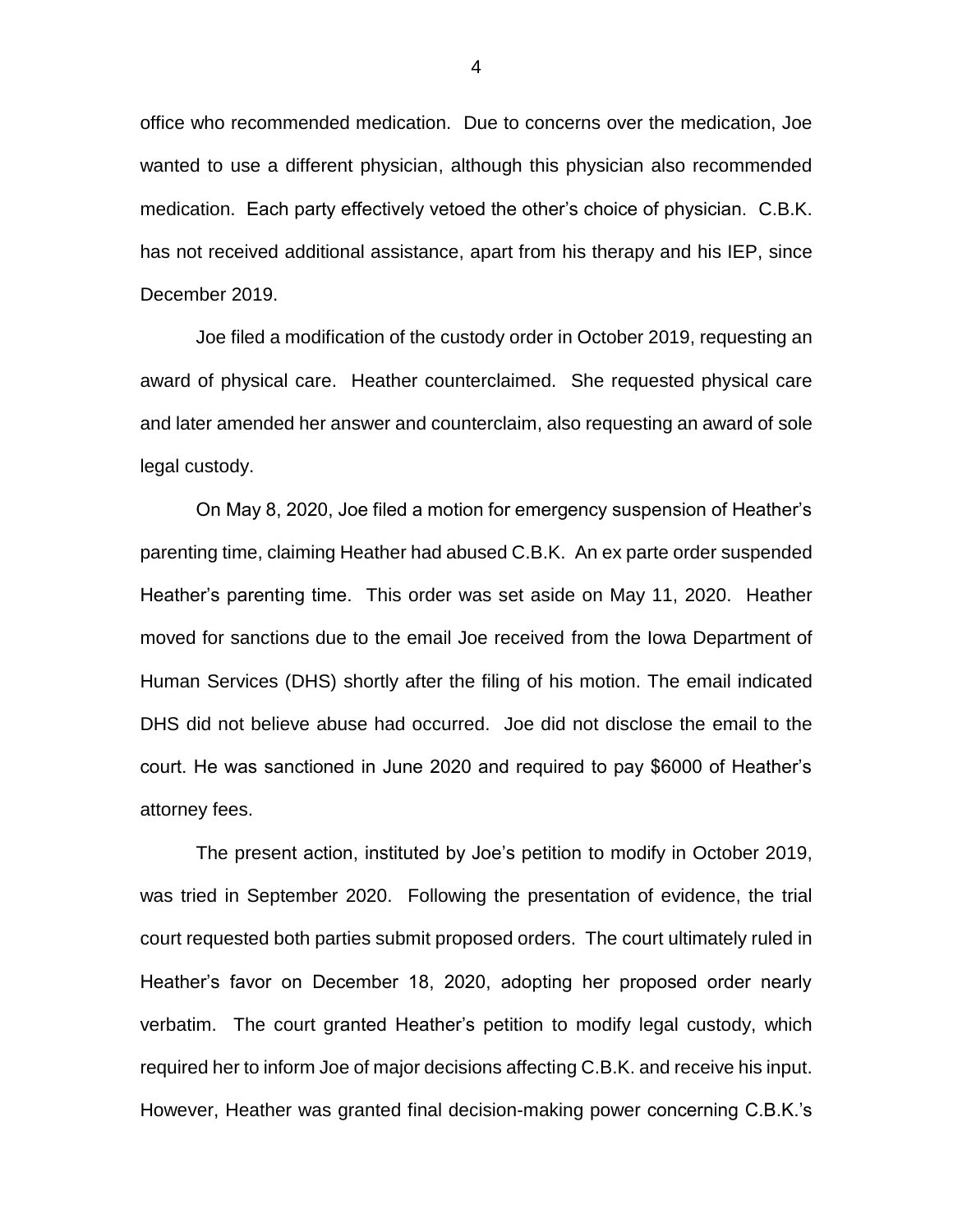legal status, medical care, education, extracurricular activities, and religious training. The court also granted Heather physical custody of C.B.K. and awarded her attorney fees of \$5000. Joe appeals.

## **II. Standard of Review**

Custody matters are tried in equity, so we review the proceedings de novo. Iowa R. App. P. 6.907. "Though we make our own findings of fact, we give weight to the district court's findings."<sup>4</sup> *In re Marriage of Harris*, 877 N.W.2d 434, 440 (Iowa 2016); *see also In re Marriage of McDermott*, 827 N.W.2d 671, 676 (Iowa 2013) ("We give weight to the findings of the district court, particularly concerning the credibility of witnesses; however, those findings are not binding upon us."). "Prior cases have little precedential value; we must base our decision primarily on the particular circumstances of the parties in the case." *In re Marriage of Weidner*, 338 N.W.2d 351, 356 (Iowa 1983). Our overriding consideration is always the child's best interests. Iowa R. App. P. 6.904(3)(o).

 $\overline{a}$ <sup>4</sup> Joe argues our court should not grant the lower court deference in its findings of fact or credibility due to the trial court's near verbatim adoption of Heather's proposed order. Our supreme court has recognized "the customary deference accorded trial courts cannot fairly be applied when the decision on review reflects the findings of the prevailing litigant rather than the court's own scrutiny of the evidence and articulation of controlling legal principles." *Rubes v. Mega Life & Health Ins. Co.*, 642 N.W.2d 263, 266 (Iowa 2002). While our supreme court has refused to adopt a higher standard of review for such cases, it has noted that "we must scrutinize the record more carefully when conducting our appellate review." *NevadaCare, Inc. v. Dep't of Human Servs.*, 783 N.W.2d 459, 465 (Iowa 2010). Due to the district court's adoption of Heather's proposed order, we apply the supreme court's mandate in this case.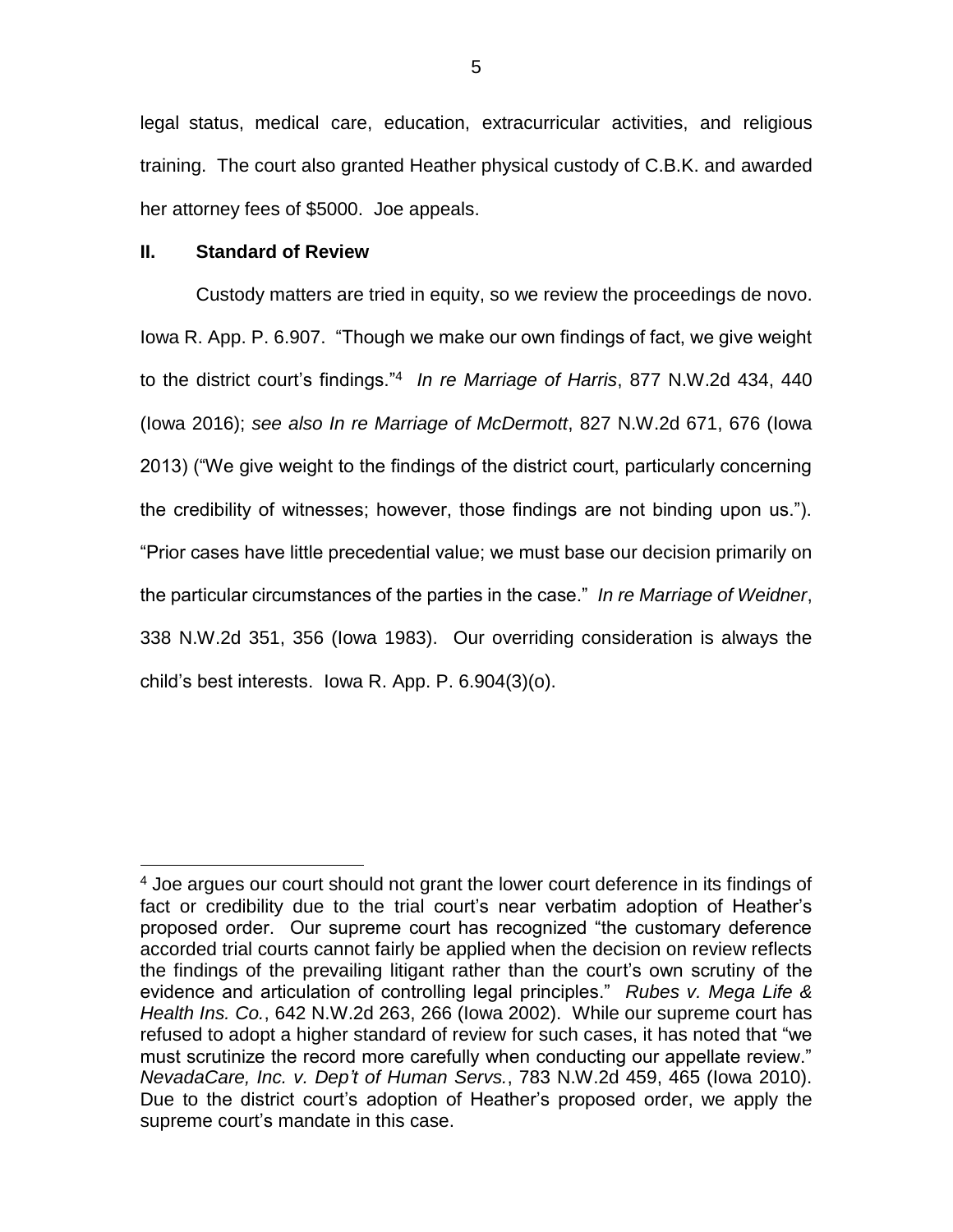## **III. Discussion**

 $\overline{a}$ 

Joe raises several issues on appeal. First, he claims the district court should not have granted Heather sole legal custody.<sup>5</sup> Second, he argues C.B.K. should be placed in his physical care. Third, he asserts the district court abused its discretion when it awarded Heather \$5000 in trial attorney fees. Both parties request an award of appellate attorney fees.

## **A. Legal Custody**

Important to our analysis is Joe's agreement that the district court awarded Heather sole legal custody. He argues "the record does not reflect clear and convincing evidence to justify Heather having sole legal custody of C.B.K." Joe contends the court should have maintained joint legal custody of C.B.K. "'Legal custody' carries with it certain rights and responsibilities, including . . . 'decisionmaking affecting the child's legal status, medical care, [and] education . . . .'" *In re Marriage of Hansen*, 733 N.W.2d 683, 690 (Iowa 2007) (citation omitted). Joint legal custody is preferred over sole custody. *Weidner*, 338 N.W.2d at 359. If a court does not grant joint custody despite one parent requesting it, the court must "cite clear and convincing evidence, pursuant to the factors in [section 598.41(3)], that joint custody is unreasonable and not in the best

6

<sup>&</sup>lt;sup>5</sup> Joe, in various portions of his brief, refers to this award as "imposing conditions on the joint legal custody he shares with Heather, which ultimately gives Heather power to make the final decision on matters concerning C.B.K. after obtaining Joe's input." This language is similarly contained in the order portion of the district court ruling, rather than the use of "sole legal custody" terminology.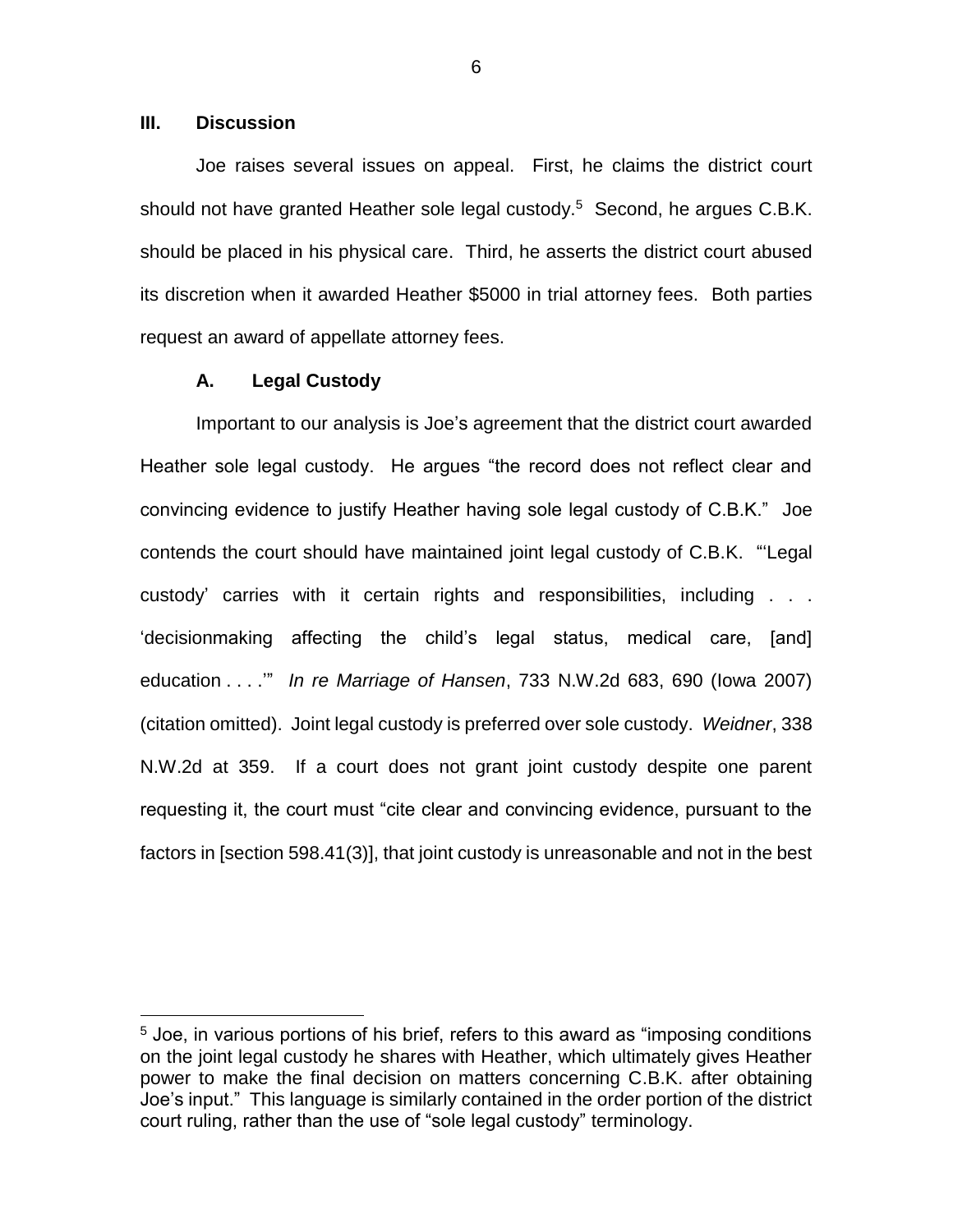interest of the child to the extent that the legal custodial relationship between the child and a parent should be severed." Iowa Code § 598.41(2)(b) (2020).<sup>6</sup>

Joe urges us to reverse the district court's modification of legal custody to allow him to remain a joint legal custodian. Joe contends, "Though Joe and Heather had an acrimonious relationship, it was not at the level that joint custody should be denied."

We highlight Joe's agreement to the sole legal custody status as the district

court's ruling, while granting Heather's counterclaim, does not use the words "sole

legal custody." The modified decree reads as follows:

1**.** JOINT LEGAL CUSTODY. Heather'[s] counterclaim for modification of legal custody is granted. Joe's Application for Modification is denied. Joe shall have access to information and the ability to have input into decisions. However, there must be boundaries on the terms of legal custody and the ability for Heather to make final decisions in the event the parties cannot reach an agreement. Therefore, these terms of joint legal custody will apply:

a. Both parents will have legal access to information about C.B.K., including but not limited to medical, educational, and law enforcement records.

b. Both parents will have access to information and be informed of decisions affecting C.B.K.'s legal status, medical care, education, extracurricular activities, and religious training.

c. The parents will consult with one another about decisions regarding the legal status, medical care, education, extracurricular activities, and religious training related to C.B.K. and will follow this process for notice and input on decisions.

d. If there are decisions to be made about an issue, Heather will provide Joe with reasonable notice of any issue in writing.

e. Joe will then have 48 hours following the written notification to provide his input on the matter to Heather in writing.

f. If Joe provides input, Heather will consider Joe's input and make a determination on the course of action.

g. If Joe does not provide input, Heather may make a determination on the course of action.

<sup>6</sup> *See also* Iowa Code § 600B.40(2) (making chapter 598 applicable in non-marital custody cases).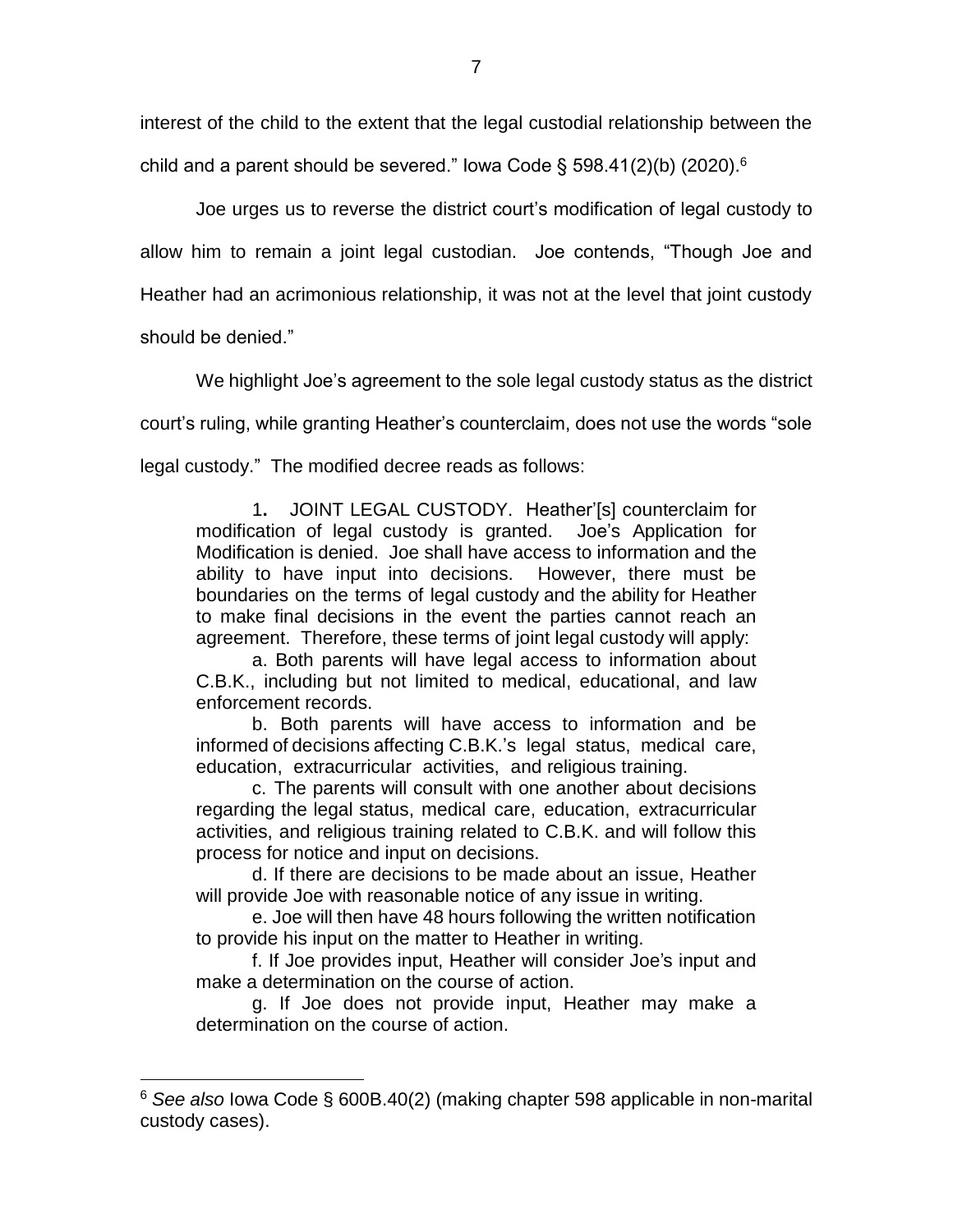h. Both parents will notify the other if they have any knowledge of any illness, accident, or other matter affecting C.B.K.'s well-being. i. Disagreements about C.B.K. and any issue that may impact him will be resolved outside of C.B.K.'s presence.

As noted above, the court's order stated, "Heather's counterclaim for modification is granted." Heather's initial answer and counterclaim did not specifically state a request for sole legal custody, but requested a modification of joint legal custody. She amended her answer and counterclaim on May 8, 2020, to request sole custody. Because Joe concedes the language of the modification ruling grants Heather sole legal custody, we do not address the issue of hybrid legal custody discussed in our previous rulings<sup>7</sup> and the tie-breaker designation addressed by our supreme court in *Harder v. Anderson, Arnold, Dickey, Jensen, Gullickson & Sanger, L.L.P.*, 764 N.W.2d 534, 538 (Iowa 2009). We turn to

 $7$  These custody statutes do not mention assigning sole decision-making authority for some responsibilities of child-rearing and joint participation for others. *See Hansen*, 733 N.W.2d at 690 ("When joint legal custody is awarded, 'neither parent has legal custodial rights superior to those of the other parent.'" (citation omitted)). Yet we have found a smattering of cases where the district court unbundled the rights listed in section 598.1(3) and (5). *See, e.g.*, *Sloan v. Casey*, No. 15-0921, 2015 WL 9451093, at \*7–8 (Iowa Ct. App. Dec. 23, 2015) (upholding modification of joint legal custody to make one parent solely responsible for scheduling medical appointments for child); *In re Marriage of Bates*, No. 11-1293, 2012 WL 1440340, at \*4 (Iowa Ct. App. Apr. 25, 2012) (affirming joint legal custody was unreasonable as it relates to health-care decisions). As this court has noted in the past:

<sup>[</sup>Chapter 598] appears to consider joint custody and sole custody as all-or-nothing propositions. When parties are awarded "joint legal custody," "both parents have legal custodial rights and responsibilities toward the child" and "neither parent has legal custodial rights superior to those of the other parent." The statutes mention nothing about assigning sole decision-making authority for some responsibilities and joint participation for others. Iowa's legal landscape is virtually barren of appellate cases in which the district court unbundled legal custody rights. Our supreme court has not spoken on the matter.

*Armstrong v. Curtis*, No. 20-0632, 2021 WL 210965, at \*3 (Iowa Ct. App. Jan. 21, 2021) (citations omitted).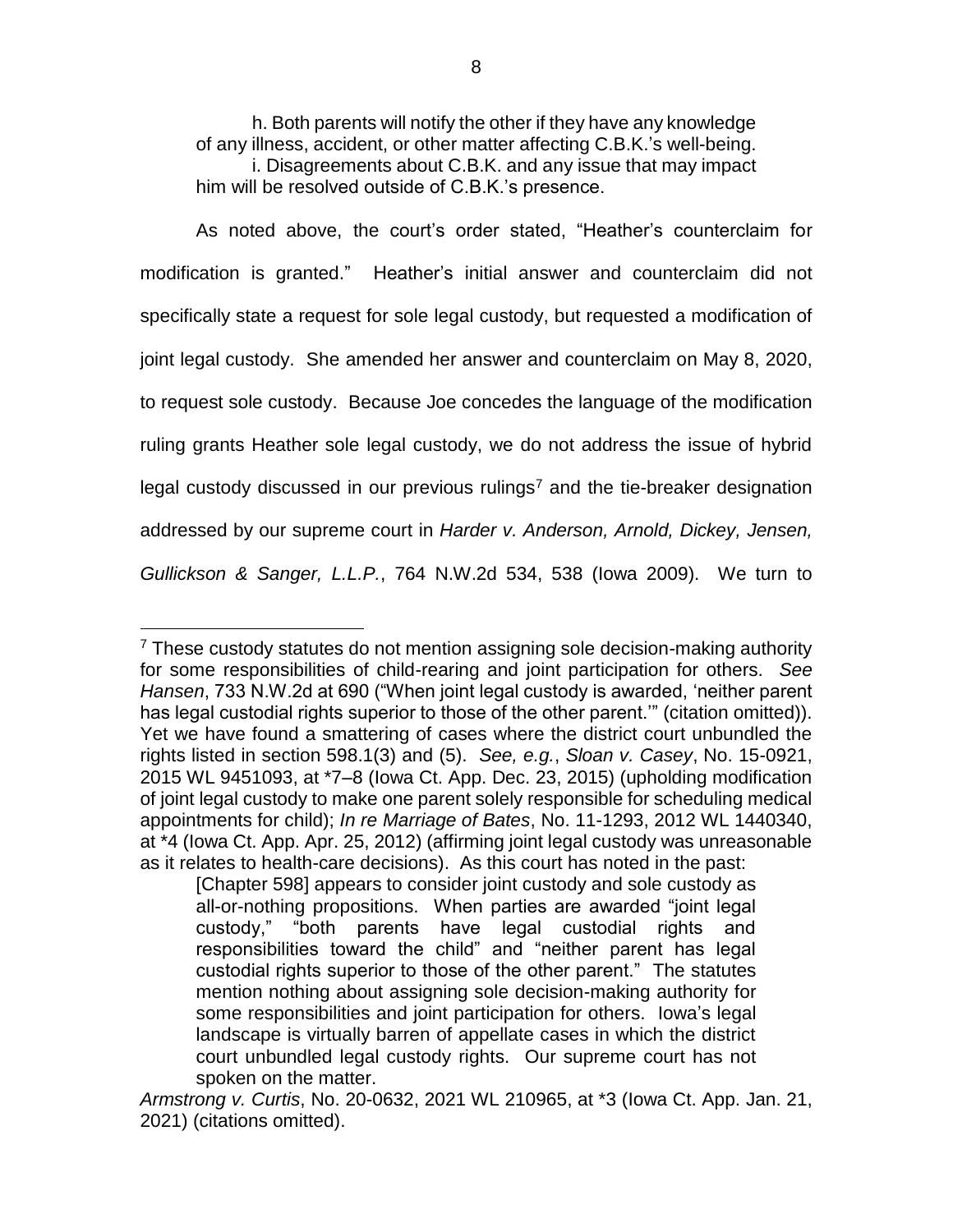whether the record in this case supports the modification of the parties' previous status as joint legal custodians to an award of sole legal custody with Heather.

Here, the district court found the acrimony between Joe and Heather created conditions that were not in the best interest of their child. The ability, or lack thereof, of the parents to communicate is an important factor when considering the best interest of the child. *See* Iowa Code § 598.41(3)(c). "Although cooperation and communication are essential in joint custody, tension between the parents is not alone sufficient to demonstrate [joint custody] will not work." *In re Marriage of Gensley*, 777 N.W.2d 705, 715 (Iowa Ct. App. 2009) (quoting *In re Marriage of Bolin*, 336 N.W.2d 441, 446 (Iowa 1983)). In order to weigh against joint custody, the inability to communicate "must rise above the 'usual acrimony that accompanies a divorce.'" *Gensley*, 777 N.W.2d at 715 (citation omitted).

On our de novo review, we agree communication has broken down to a point that joint legal custody is not in C.B.K.'s best interest. The record is replete with examples of acrimony and discord. The parties required a court order to determine which school C.B.K. would attend. Sanctions were imposed against Joe for pursuing a suspension of Heather's parenting time despite DHS informing him that allegations she abused C.B.K. were unfounded. The parties are incapable of coming to a consensus on C.B.K.'s course of treatment. There is evidence of deep mistrust and derision between the parents. While Joe contends the breakdowns in communication are rare, the record is clear that the issue is consistent and impedes the parents' ability to make important decisions that are required for C.B.K.'s best interest. We acknowledge that many cases reflect a difficulty in communication between parents; however, the special medical and

9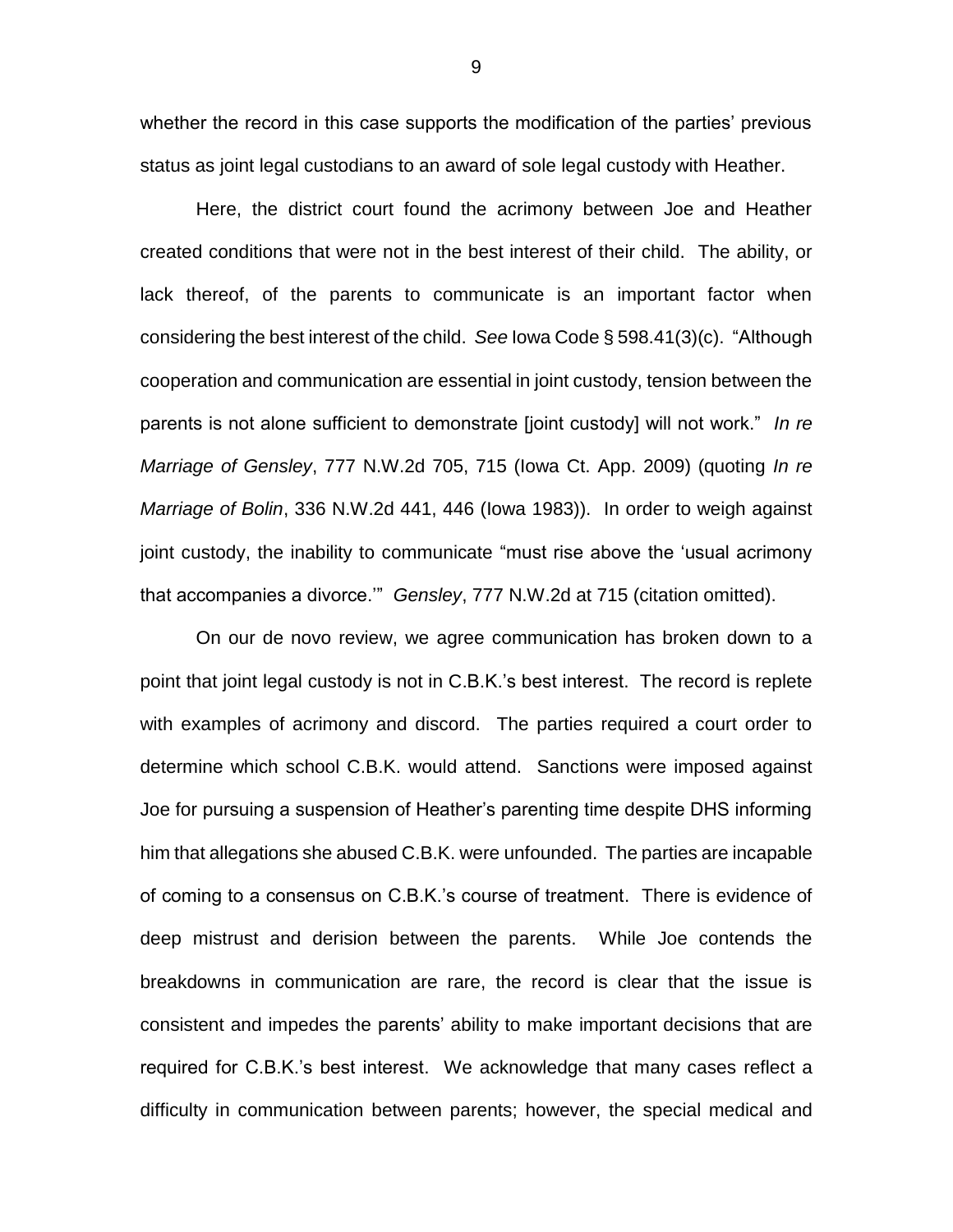educational needs of C.B.K., along with the parents' inability to agree on educational and medical issues, separates this case from others.

Bearing in mind our primary consideration is C.B.K.'s best interest, his parents' inability to communicate and make decisions together means joint custody is no longer workable. As Dr. Rappaport—a licensed clinical psychologist who served as an expert witness in this case—testified, children with special needs require stability in their educational and medical plans in order to perform well. *See id.* at 716 (noting the need for a stable atmosphere in order to limit "confusion and emotional upheaval"). The inability to obtain that stability can have harmful long-term effects, including falling behind educationally and suffering from lowered self-esteem. C.B.K.'s needs have suffered under the joint legal custodial arrangement. Joint custody is not in C.B.K.'s best interest. We modify to clarify the award of sole legal custody to Heather.

#### **B. Physical Care**

Joe argues the district court erred in granting Heather physical care of C.B.K. and should have instead granted him physical care. A party seeking to modify physical care of a child must prove two prongs by a preponderance of the evidence. *Harris*, 877 N.W.2d at 440. First, they must establish "a substantial change in circumstances occurred after the decree was entered." *Id.* The changed circumstances "must not have been contemplated by the court when the decree was entered, and they must be more or less permanent." *Id.* (quoting *In re Marriage of Frederici*, 338 N.W.2d 156, 158 (Iowa 1983)). Additionally, the change in circumstances must relate to the welfare of the child. *Frederici*, 338 N.W.2d at 158.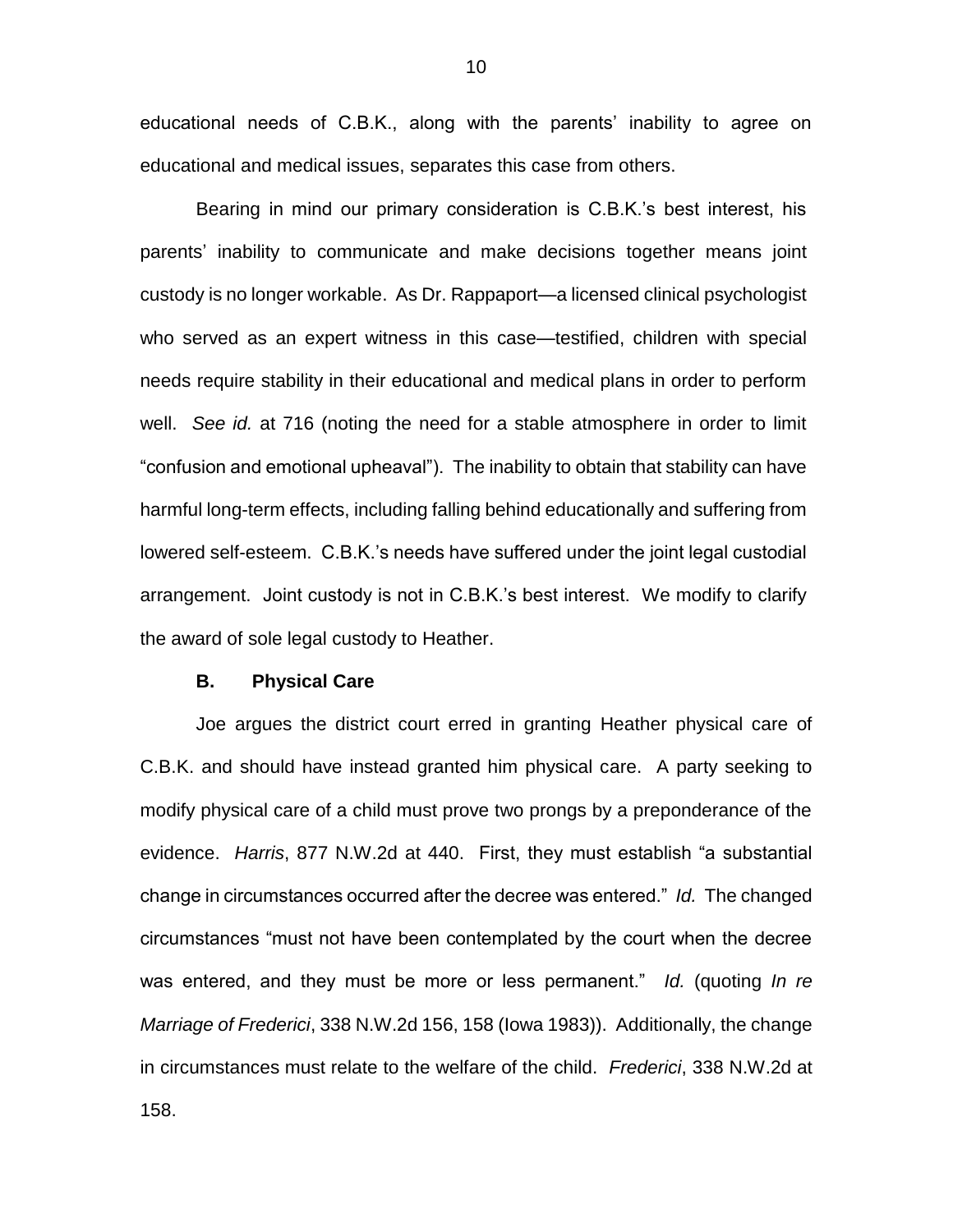Second, the party seeking modification must "prove a superior ability to minister to the needs of the children." *Harris*, 877 N.W.2d at 440. We are guided by the factors in Iowa Code section 598.41(3) and those explained in *In re Marriage of Winter*, 223 N.W.2d 165, 166-67 (Iowa 1974). We seek "to place the child[ ] in the environment most likely to bring them to health, both physically and mentally, and to social maturity." *Hansen*, 733 N.W.2d at 695.

Here, both parties concede there has been a substantial change in circumstances regarding the parties' previous agreement to shared physical care. Additionally, both parents agree C.B.K.'s behavioral dysregulation has grown worse since he began school, with particular trouble during transitions between parents. We agree. *See Harris*, 877 N.W.2d at 441 ("Discord between parents that has a disruptive effect on [a child's] [life] is a substantial change of circumstances that warrants a modification." (second alteration in original) (quoting *Melchiori v. Kooi*, 644 N.W.2d 365, 368 (Iowa Ct. App. 2002))). Thus, we must examine which parent can provide superior care to their child.

It is clear that both parties care deeply about C.B.K. However, upon our de novo review, we conclude Heather can provide superior care for C.B.K. A few factors are particularly important in our analysis. First, Joe's primary claim for being the superior parent is that C.B.K. becomes less dysregulated in his presence due to the one-on-one attention he provides.<sup>8</sup> In contrast, Heather puts C.B.K. in positions that tend to cause his dysregulation—particularly those where he does not have the sole and consistent attention of an adult. Joe highlights these

<sup>&</sup>lt;sup>8</sup> There is considerable disagreement in this record as to whether C.B.K. actually behaves better in Joe's home.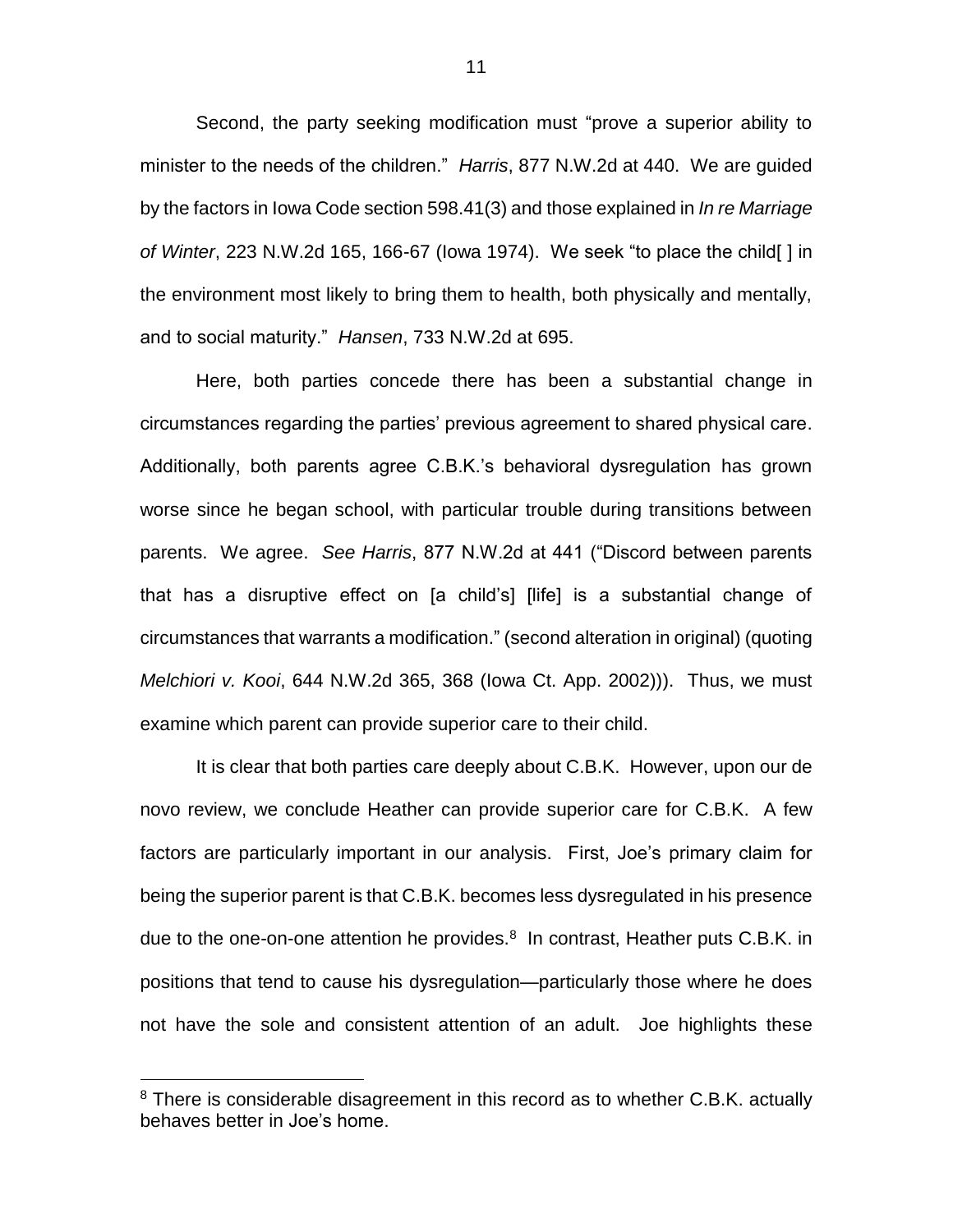difficulties in Heather's care in support of a finding he is the parent able to provide superior care.

However, avoiding triggers for misbehavior is not inherently better parenting. For instance, our supreme court noted in *Harris* that the parent who was actively trying to address their daughter's delayed socialization ought to have physical care of her. 877 N.W.2d at 444; *see also In re Marriage of Hubbard*, 315 N.W.2d 75, 82 (Iowa 1982) (selecting the parent who "worked diligently to correct the educational deficiencies of his children"). Additionally, avoiding difficult situations is not likely to help C.B.K.'s long-term social development. C.B.K.'s special education teacher testified that children she works with, including C.B.K., need to learn to cooperate and share. Avoiding situations where cooperation and sharing are necessary may hinder such development. Heather is the parent actively seeking to address C.B.K.'s behavioral issues and improve upon them.

Another important factor stems from "[t]he characteristics of [the] child" and "[t]he capacity and interest of each parent to provide for the emotional, social, moral, material, and educational needs of the child." *Winter*, 223 N.W.2d at 166. C.B.K. has a history of behavioral troubles that will require educational and medical assistance going forward. Heather has been the primary parent coordinating C.B.K.'s appointments since birth. Moreover, as a pediatric psychologist herself, Heather is well equipped to know and understand the options available to C.B.K. and how to access them. Heather's intimate knowledge of C.B.K.'s treatment history and the options available going forward weigh in favor of her obtaining physical care of C.B.K.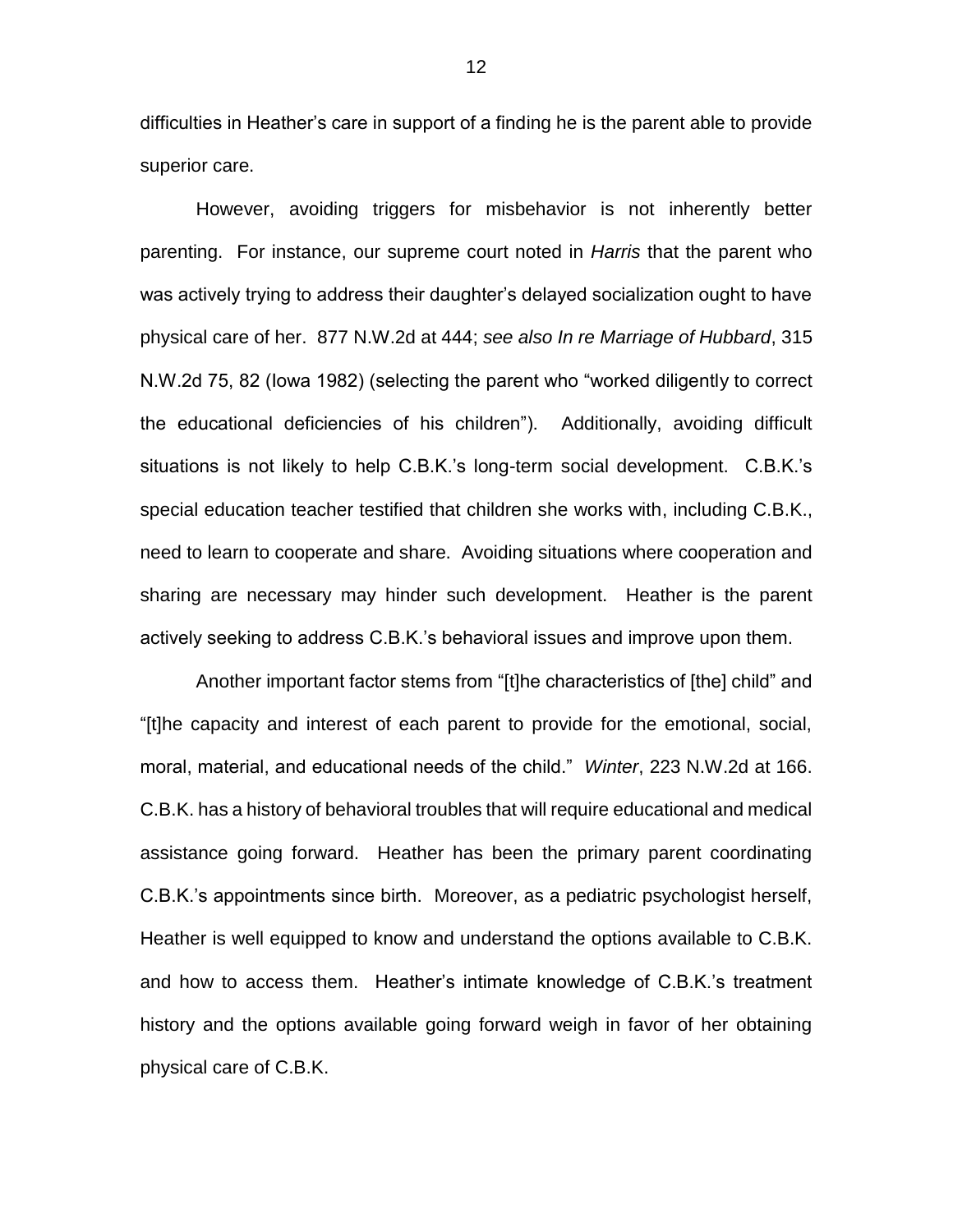Finally, we agree that Joe shows a marked lack of maturity when dealing with Heather and little understanding of how his behavior affects C.B.K.'s relationship with his mother. A lack of maturity has been an important factor when considering who will render superior care. *See Melchiori*, 644 N.W.2d at 370. Joe shows no remorse for pursuing his claim of abuse against Heather despite his knowledge of the DHS's position that no abuse occurred. Additionally, he has taken a consistent stance that his judgment is better than those of trained professionals.<sup>9</sup> In contrast, Heather and Adam testified repeatedly acknowledging their mistakes and how they have tried to improve. Joe also appears to minimize C.B.K.'s behaviors while in his care.

Lastly, Joe contends that one of Adam's children poses a threat to C.B.K., making it unsafe for Heather to have physical care. The record does contain evidence of the child having behavioral issues and acting out. There is one instance in particular where the child pushed C.B.K. down and caused C.B.K. to get a contusion on his head. However, the record also contains testimony that the child's behavior has improved considerably the past year or two. Overall, the evidence of any potential risk to C.B.K. is insufficient to undermine our conclusion given the other factors previously discussed. We determine Heather is the parent able to provide superior care to C.B.K. and is the appropriate physical custodian.

## **C. Trial Attorney's Fees and Appellate Attorney's Fees**

 $\overline{a}$ 

Joe contends the district court abused its discretion in awarding Heather \$5000 in trial attorney fees. Heather responds by claiming Joe waived the issue

 $9$  Joe testified he believes his judgment is more appropriate than C.B.K.'s current therapist and two DHS workers who were involved in various claims made by Joe.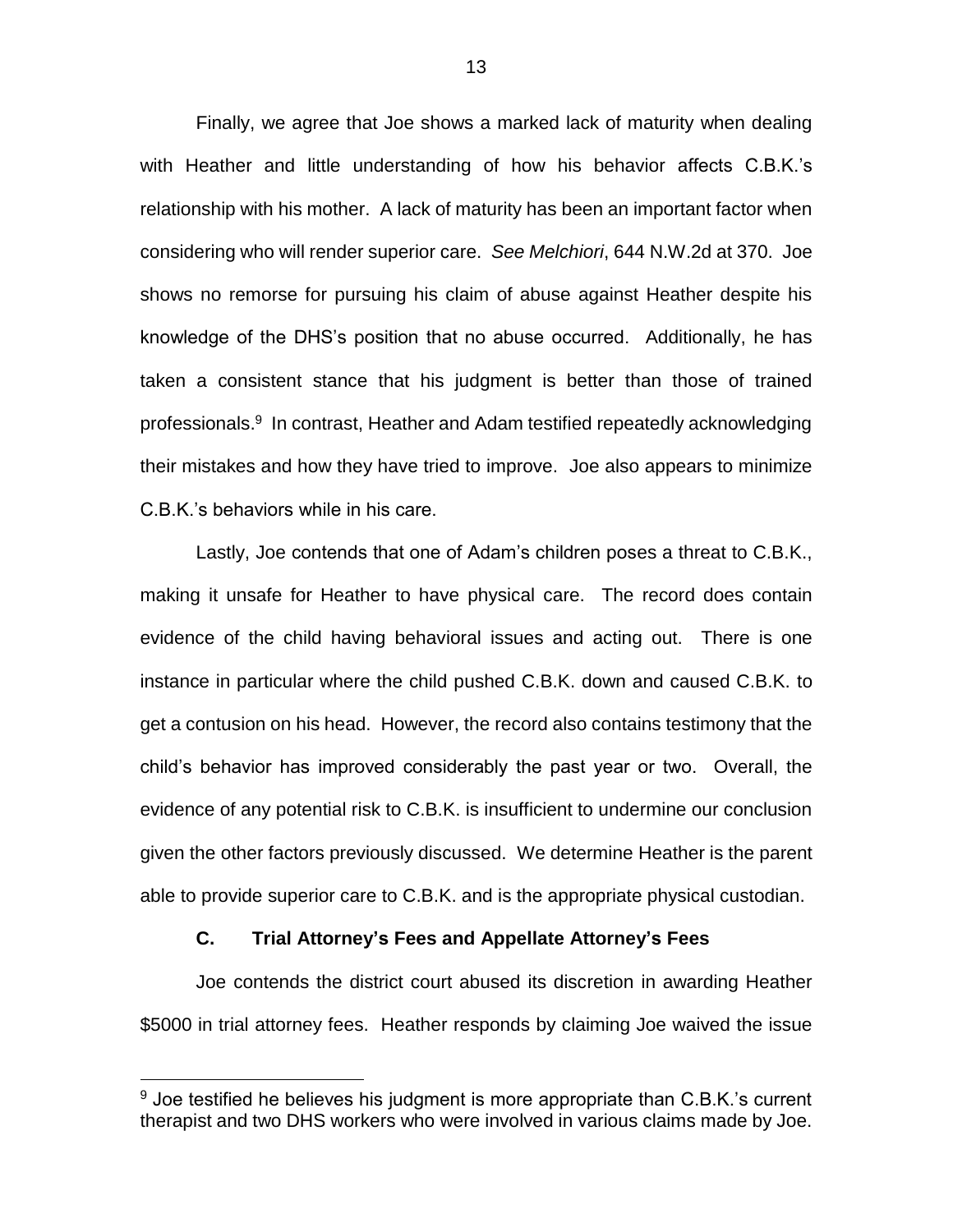by paying the attorney fee award in full. However, a party does not waive the right to appeal by paying the judgment amount. *Hegtvedt v. Prybil*, 223 N.W.2d 186, 188-89 (Iowa 1974) ("Waiver is the voluntary relinquishment of a known right. Payment is not voluntary when it is made under compulsion of court order."). That is true even if, as is the case here, a supersedeas bond is available to stay the execution of the judgment. *Peoples Tr. & Sav. Bank v. Sec. Sav. Bank*, 815 N.W.2d 744, 754 (Iowa 2012) ("[T]he mere availability of a supersedeas bond or other mechanism to stay enforcement does not mean that payment of a judgment results in waiver of the right to appeal."). Thus, we may consider the merits of Joe's appeal.

We review the award of attorney fees for an abuse of discretion. *NevadaCare*, 783 N.W.2d at 469. We will reverse only when the court bases its decision "on grounds that are clearly unreasonable or untenable." *Id.* Iowa Code section 600B.26 allows courts to grant an award of attorney fees to the prevailing party in a custody dispute. Trial attorney's fees should be based on "the respective abilities of the parties to pay" and "must be fair and reasonable." *In re Marriage of Guyer*, 522 N.W.2d 818, 822 (Iowa 1994).

As the prevailing party, the court had the discretion to award Heather attorney fees. However, given the financial circumstances of the parties—Heather makes considerably more than Joe, and the attorney fees were substantial in this case—the court reduced the amount Joe was responsible for to \$5000, a small percentage of the fees requested. Such an award was fair and reasonable, and it was not an abuse of discretion.